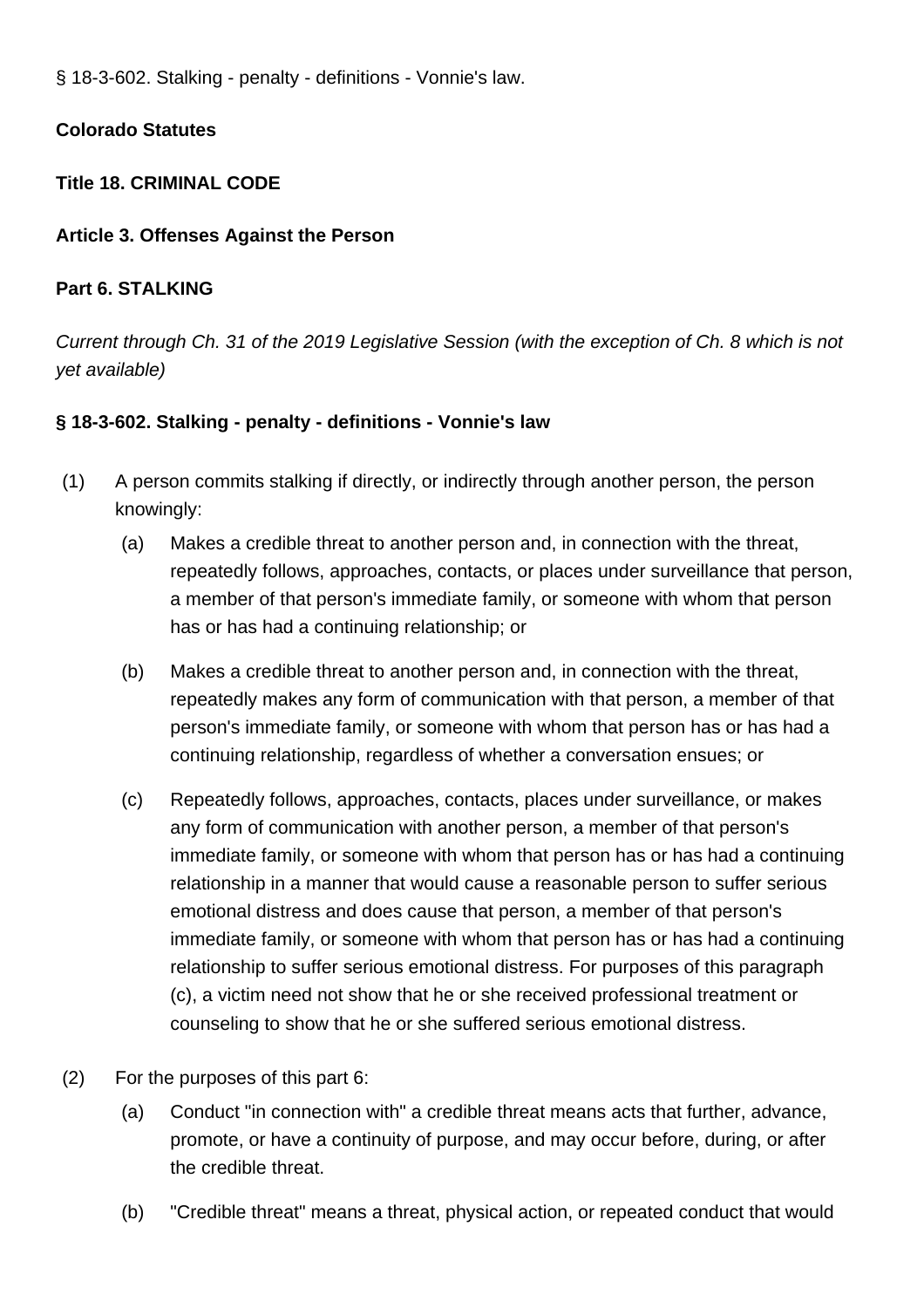cause a reasonable person to be in fear for the person's safety or the safety of his or her immediate family or of someone with whom the person has or has had a continuing relationship. The threat need not be directly expressed if the totality of the conduct would cause a reasonable person such fear.

- (c) "Immediate family" includes the person's spouse and the person's parent, grandparent, sibling, or child.
- (d) "Repeated" or "repeatedly" means on more than one occasion.
- (3) A person who commits stalking:
	- (a) Commits a class 5 felony for a first offense except as otherwise provided in subsection (5) of this section; or
	- (b) Commits a class 4 felony for a second or subsequent offense, if the offense occurs within seven years after the date of a prior offense for which the person was convicted.
- (4) Stalking is an extraordinary risk crime that is subject to the modified presumptive sentencing range specified in section 18-1.3-401(10).
- (5) If, at the time of the offense, there was a temporary or permanent protection order, injunction, or condition of bond, probation, or parole or any other court order in effect against the person, prohibiting the behavior described in this section, the person commits a class 4 felony.
- (6) Nothing in this section shall be construed to alter or diminish the inherent authority of the court to enforce its orders through civil or criminal contempt proceedings; however, before a criminal contempt proceeding is heard before the court, notice of the proceedings shall be provided to the district attorney for the judicial district of the court where the proceedings are to be heard and the district attorney for the judicial district in which the alleged act of criminal contempt occurred. The district attorney for either district shall be allowed to appear and argue for the imposition of contempt sanctions.
- (7) A peace officer shall have a duty to respond as soon as reasonably possible to a report of stalking and to cooperate with the alleged victim in investigating the report.
- $(8)$  (a) When a person is arrested for an alleged violation of this section, the fixing of bail for the crime of stalking shall be done in accordance with section 16-4-105(4), C.R.S., and a protection order shall issue in accordance with section 18-1-1001(5).
	- (b) This subsection (8) shall be known and may be cited as "Vonnie's law".
- (9) When a violation under this section is committed in connection with a violation of a court order, including but not limited to any protection order or any order that sets forth the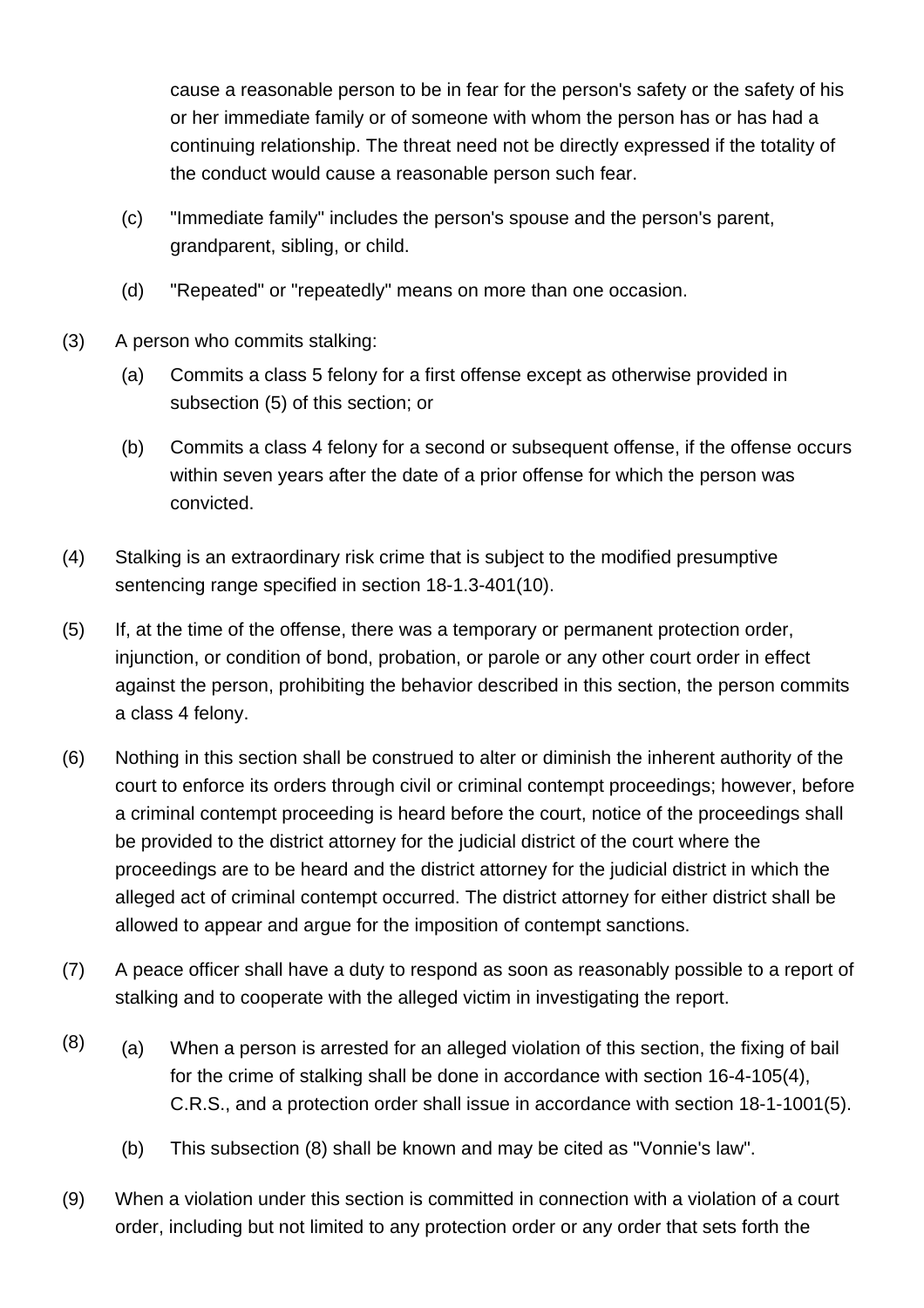conditions of a bond, any sentences imposed pursuant to this section and pursuant to section 18-6-803.5 or any sentence imposed in a contempt proceeding for violation of the court order shall be served consecutively and not concurrently.

### **Cite as C.R.S. § 18-3-602**

**History.** Amended by 2014 Ch. 397, §8, eff. 7/1/2014.

L. 2010: Entire part added with relocations, (HB 10-1233), ch. 88, p. 294, §1, effective August 11. L. 2012: (5) amended and (8) and (9) added, (HB 12-1114), ch. 176, pp. 632, 631, §§ 4, 1, effective May 11. L. 2014: (8)(a) amended, (SB 14-212), ch. 397, p. 2000, § 8, effective July 1.

## **Editor's Note:**

This section is similar to former  $\S 18$ -9-111(4)(b), (4)(c), (5), and (6), as they existed prior to 2010.

### **Case Notes:**

## **ANNOTATION**

**Annotator's note.** Since § 18-3-602 is similar to § 18-9-111 as it existed prior to the 2010 amendments to this part, relevant cases construing that provision have been included in the annotations to this section.

**Subsection (1)(c) held constitutional.** People v. Beauvais, 2014 COA 143, 405 P.3d 269, rev'd on other grounds, 2017 CO 34, 393 P.3d 509.

**Subsection (4)(a)(II) held constitutional.** By burdening only those communications furthering, promoting, or advancing an expressed credible threat, subsection (4)(a)(II) does not reach protected conduct. People v. Baer, 973 P.2d 1225 (Colo. 1999) (decided prior to 1999 amendment to subsection (4)).

Nor is the provision void for vagueness since a person of ordinary intelligence can know what conduct is proscribed. People v. Baer, 973 P.2d 1225 (Colo. 1999) (decided prior to 1999 amendment to subsection (4)).

**Requiring a jury to determine "reasonableness" does not make subsection (4)(b)(III) unconstitutionally vague.** The statute prohibits contact that inflicts "serious emotional distress" and provides an objective "reasonable person" standard to measure whether the emotional distress inflicted upon the victim was "serious". Thus, it provides notice that conduct that would cause a reasonable person serious emotional distress is prohibited. The only uncertainty raised by the statute is whether the conduct would cause a reasonable person serious emotional distress, and the determination of "reasonableness" is a question for the jury. People v. Yascavage, 80 P.3d 899 (Colo. App. 2003), aff'd on other grounds, 101 P.3d 1090 (Colo. 2004).

**Subsections (4)(b)(I) and (4)(b)(III) are not unconstitutionally vague or overbroad.** The definition of "credible threat" does not substantially burden speech and is specifically sufficient to provide guidance to the public. The term "serious emotional distress" sets forth an identifiable objective standard for measuring the proscribed conduct and therefore is not unconstitutionally vague. People v. Cross, 114 P.3d 1 (Colo. App. 2004), rev'd on other grounds, 127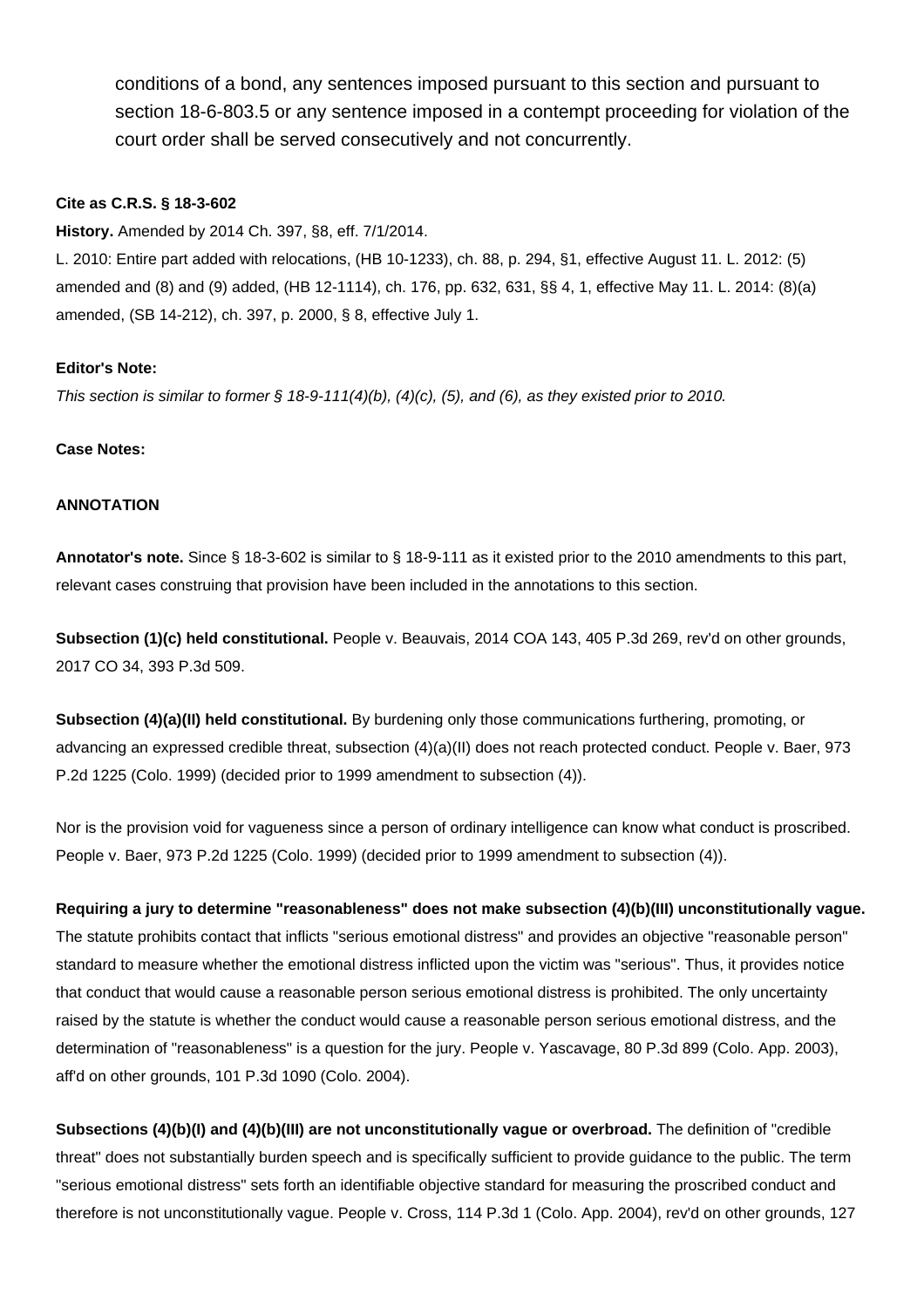P.3d 71 (Colo. 2006); People v. Richardson, 181 P.3d 340 (Colo. App. 2007).

**Application of former § 18-9-111(4)(b)(II) to sender of e-mails that constituted true threats does not violate sender's first amendment rights.** People v. Chase, 2013 COA 27, 411 P.3d 740.

**No equal protection violation for convictions for felony stalking and misdemeanor harassment by computer** because the statutory provisions proscribe different although related criminal conduct. People v. Chase, 2013 COA 27, 411 P.3d 740.

**Right to access to courts does not include right to file lawsuits in abusive manner;** therefore, the stalking convictions that were based, in part, on defendant filing 13 frivolous lawsuits against the victim did not violate the defendant's right to access the courts. People v. Richardson, 181 P.3d 340 (Colo. App. 2007).

**Because the elements of violation of a mandatory restraining order and the elements of harassment by stalking** are not the same, the subsequent prosecution of defendant did not violate double jeopardy protections. People v. Carey, 198 P.3d 1223 (Colo. App. 2008).

**A defendant does not need to know that his or her conduct would cause a reasonable person serious emotional distress.** This reading of subsection (4)(b)(III) would impart a nonexistent requirement that the defendant must intend to cause serious emotional distress. The defendant must only be aware of his or her conduct, and the result of that conduct is evaluated under an objective standard to which his or her specific intent is irrelevant. People v. Yascavage, 80 P.3d 899 (Colo. App. 2003), aff'd, 101 P.3d 1090 (Colo. 2004).

**It is not each individual act of stalking that must cause a reasonable person to suffer emotional distress, but the combined acts** of the defendant that would cause such a result. People v. Folsom, 2017 COA 146M, \_\_ P.3d \_\_.

**The mens rea of knowingly in the crime of emotional distress harassment by stalking does not apply to the element that the stalker be aware that his or her conduct would cause serious emotional distress to a reasonable person.** Generally, the mental state applies to all elements of an offense unless the legislative intent is to limit its application. The general assembly recognized the stalker may be oblivious to reality of the emotional distress he or she is causing, and, therefore, it would be absurd to allow a defendant so out-of-touch with reality to avoid criminal prosecution. People v. Cross, 127 P.3d 71 (Colo. 2006).

**A person commits the offense of stalking if** he or she knowingly engages in conduct that causes a reasonable person to fear for his or her safety or the safety of his or her family or intimates. People v. Chase, 2013 COA 27, 411 P.3d 740.

**An electronic surveillance device installed on the victim's car "repeatedly" stored information about her movements** thereby allowing the defendant to gain information about her on repeated occasions, and therefore satisfying the requirements of this section. People v. Sullivan, 53 P.3d 1181 (Colo. App. 2002).

**The phrase "in connection with" indicates an intention by the general assembly that a continued relationship**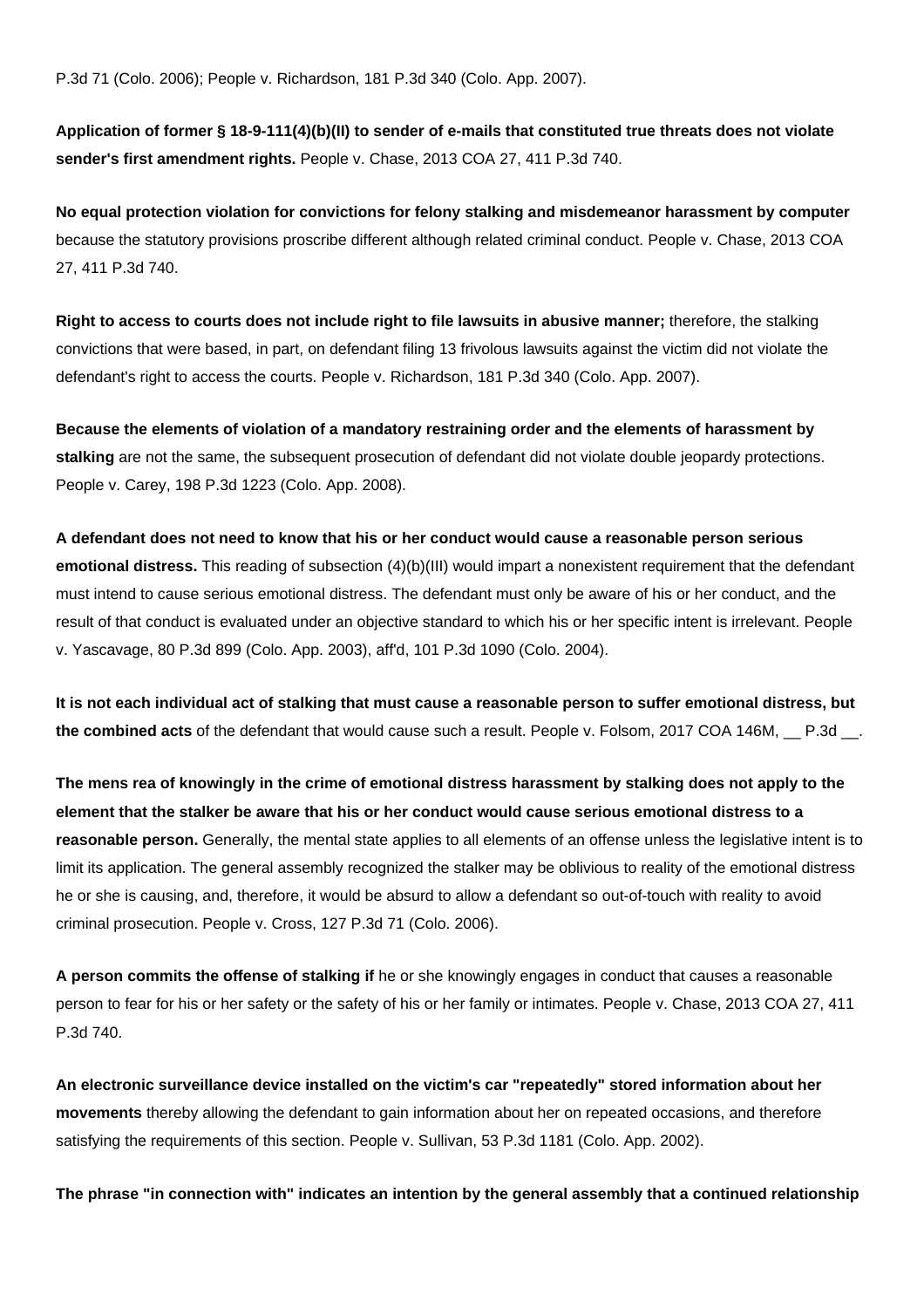**between the credible threat and the repeated communications is contemplated.** People v. Baer, 973 P.2d 1225 (Colo. 1999) (decided prior to 1999 amendment to subsection (4)).

A person must directly, or indirectly through another person, knowingly make a credible threat to another person and repeatedly make any form of communication with the recipient of the threat. People v. Baer, 973 P.2d 1225 (Colo. 1999) (decided prior to 1999 amendment to subsection (4)).

The repeated communications may occur before, during, or after the credible threat but they must be connected to the threat. People v. Baer, 973 P.2d 1225 (Colo. 1999) (decided prior to 1999 amendment to subsection (4)).

**Whether the repeated communications are "in connection with" the threat is a matter of fact** just as the existence of a credible threat itself. People v. Baer, 973 P.2d 1225 (Colo. 1999) (decided prior to 1999 amendment to subsection (4)).

**Trial court erred in not instructing the jury that defendant must knowingly engage** in conduct taken in connection with the threat. People v. Suazo, 87 P.3d 124 (Colo. App. 2003).

**The defendant could not have been charged with a violation of subsection (4) until all of the elements of the crime are completed.** People v. Bastian, 981 P.2d 203 (Colo. App. 1998).

The defendant may be charged with increased penalties because of amendments to subsection (4) that became effective in July of 1995 when the defendant did not consummate following the victim until August, but had committed elements of the offense prior to July. People v. Bastian, 981 P.2d 203 (Colo. App. 1998).

**The phrase "under surveillance" includes electronic surveillance** that records a person's whereabouts as that person moves from one location to another and allows the stalker to access that information either simultaneously or shortly thereafter. People v. Sullivan, 53 P.3d 1181 (Colo. App. 2002).

**Defendant's statement that he was going to kill the victim if she did not see him was sufficient evidence to support a finding that he had made a credible threat.** People v. Suazo, 87 P.3d 124 (Colo. App. 2003).

**Evidence sufficient to support a finding that contact was made in connection with a credible threat.** Defendant called the victim repeatedly on one day and threatened that he would kill her if she did not see him. Following this threat, defendant contacted the victim numerous times in person and by telephone and repeatedly asked to see her. This evidence is sufficient to support a finding that the contact was made in connection with a credible threat. People v. Suazo, 87 P.3d 124 (Colo. App. 2003).

**Serious emotional distress was supported by the evidence** where the victim testified that she suspected the defendant was stalking her for over a month, that she was concerned about constantly being watched, that she took alternate routes to her destinations, that she was uncomfortable and had stomach aches, that she had trouble sleeping and was anxious, and that she took a leave of absence from work to enter a safe house for her safety. People v. Sullivan, 53 P.3d 1181 (Colo. App. 2002).